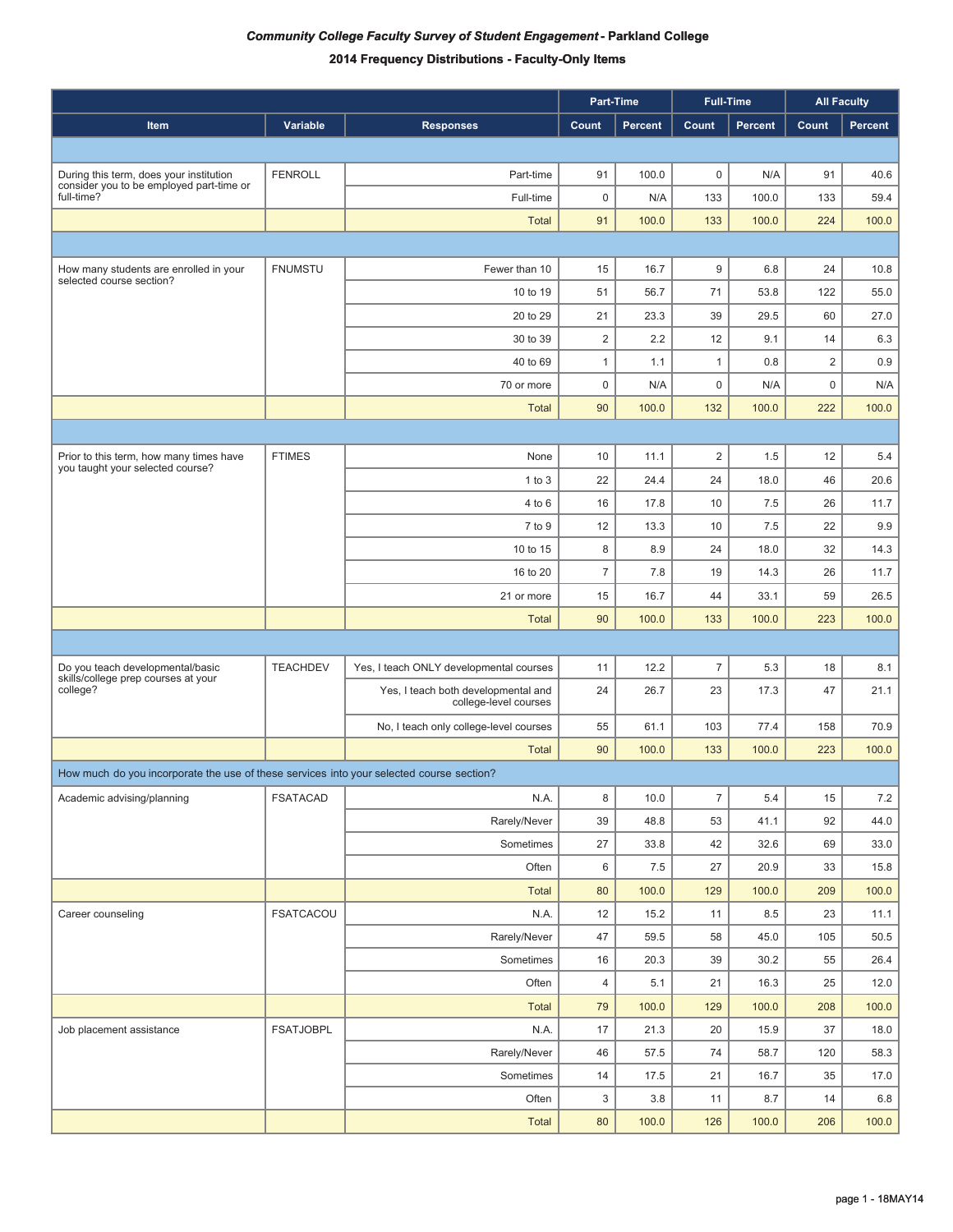|                                                                                          |                  |                  |                  | Part-Time |                | <b>Full-Time</b> |       | <b>All Faculty</b> |
|------------------------------------------------------------------------------------------|------------------|------------------|------------------|-----------|----------------|------------------|-------|--------------------|
| Item                                                                                     | Variable         | <b>Responses</b> | Count            | Percent   | Count          | Percent          | Count | Percent            |
| How much do you incorporate the use of these services into your selected course section? |                  |                  |                  |           |                |                  |       |                    |
| Peer or other tutoring                                                                   | <b>FSATTUTOR</b> | N.A.             | $\overline{7}$   | 8.9       | 8              | 6.2              | 15    | 7.2                |
|                                                                                          |                  | Rarely/Never     | 33               | 41.8      | 45             | 34.9             | 78    | 37.5               |
|                                                                                          |                  | Sometimes        | 24               | 30.4      | 45             | 34.9             | 69    | 33.2               |
|                                                                                          |                  | Often            | 15               | 19.0      | 31             | 24.0             | 46    | 22.1               |
|                                                                                          |                  | <b>Total</b>     | 79               | 100.0     | 129            | 100.0            | 208   | 100.0              |
| Skill labs (writing, math, etc.)                                                         | <b>FSATLAB</b>   | N.A.             | 9                | 11.3      | 11             | 8.5              | 20    | 9.6                |
|                                                                                          |                  | Rarely/Never     | 27               | 33.8      | 53             | 41.1             | 80    | 38.3               |
|                                                                                          |                  | Sometimes        | 26               | 32.5      | 39             | 30.2             | 65    | 31.1               |
|                                                                                          |                  | Often            | 18               | 22.5      | 26             | 20.2             | 44    | 21.1               |
|                                                                                          |                  | <b>Total</b>     | 80               | 100.0     | 129            | 100.0            | 209   | 100.0              |
| Child care                                                                               | <b>FSATCHLD</b>  | N.A.             | 22               | 27.5      | 27             | 20.9             | 49    | 23.4               |
|                                                                                          |                  | Rarely/Never     | 53               | 66.3      | 95             | 73.6             | 148   | 70.8               |
|                                                                                          |                  | Sometimes        | $\,$ 5 $\,$      | 6.3       | 6              | 4.7              | 11    | 5.3                |
|                                                                                          |                  | Often            | $\mathsf 0$      | N/A       | $\mathbf{1}$   | 0.8              | 1     | 0.5                |
|                                                                                          |                  | <b>Total</b>     | 80               | 100.0     | 129            | 100.0            | 209   | 100.0              |
| Financial aid advising                                                                   | <b>FSATFAADV</b> | N.A.             | 18               | 22.5      | 14             | 10.9             | 32    | 15.4               |
|                                                                                          |                  | Rarely/Never     | 45               | 56.3      | 79             | 61.7             | 124   | 59.6               |
|                                                                                          |                  | Sometimes        | 16               | 20.0      | 24             | 18.8             | 40    | 19.2               |
|                                                                                          |                  | Often            | $\mathbf{1}$     | 1.3       | 11             | 8.6              | 12    | 5.8                |
|                                                                                          |                  | <b>Total</b>     | 80               | 100.0     | 128            | 100.0            | 208   | 100.0              |
| Computer lab                                                                             | <b>FSATCOMLB</b> | N.A.             | 9                | 11.3      | 6              | 4.7              | 15    | 7.2                |
|                                                                                          |                  | Rarely/Never     | 28               | 35.0      | 40             | 31.3             | 68    | 32.7               |
|                                                                                          |                  | Sometimes        | 18               | 22.5      | 41             | 32.0             | 59    | 28.4               |
|                                                                                          |                  | Often            | 25               | 31.3      | 41             | 32.0             | 66    | 31.7               |
|                                                                                          |                  | <b>Total</b>     | 80               | 100.0     | 128            | 100.0            | 208   | 100.0              |
| Student organizations                                                                    | <b>FSATSTORG</b> | N.A.             | 17               | 22.1      | 8              | 6.2              | 25    | 12.1               |
|                                                                                          |                  | Rarely/Never     | 45               | 58.4      | 77             | 59.7             | 122   | 59.2               |
|                                                                                          |                  | Sometimes        | 11               | 14.3      | 38             | 29.5             | 49    | 23.8               |
|                                                                                          |                  | Often            | $\overline{4}$   | 5.2       | 6              | 4.7              | 10    | 4.9                |
|                                                                                          |                  | <b>Total</b>     | 77               | 100.0     | 129            | 100.0            | 206   | 100.0              |
| Transfer credit assistance                                                               | <b>FSATTRCRD</b> | N.A.             | 16               | 20.5      | 16             | 12.4             | 32    | 15.5               |
|                                                                                          |                  | Rarely/Never     | 52               | 66.7      | 82             | 63.6             | 134   | 64.7               |
|                                                                                          |                  | Sometimes        | $\boldsymbol{7}$ | 9.0       | 24             | 18.6             | 31    | 15.0               |
|                                                                                          |                  | Often            | 3                | 3.8       | $\overline{7}$ | 5.4              | 10    | 4.8                |
|                                                                                          |                  | <b>Total</b>     | 78               | 100.0     | 129            | 100.0            | 207   | 100.0              |
| Services to students with disabilities                                                   | <b>FSATDISAB</b> | N.A.             | 8                | 10.3      | $\overline{2}$ | 1.6              | 10    | 4.9                |
|                                                                                          |                  | Rarely/Never     | 25               | 32.1      | 46             | 35.9             | 71    | 34.5               |
|                                                                                          |                  | Sometimes        | 30               | 38.5      | 55             | 43.0             | 85    | 41.3               |
|                                                                                          |                  | Often            | 15               | 19.2      | 25             | 19.5             | 40    | 19.4               |
|                                                                                          |                  | Total            | 78               | 100.0     | 128            | 100.0            | 206   | 100.0              |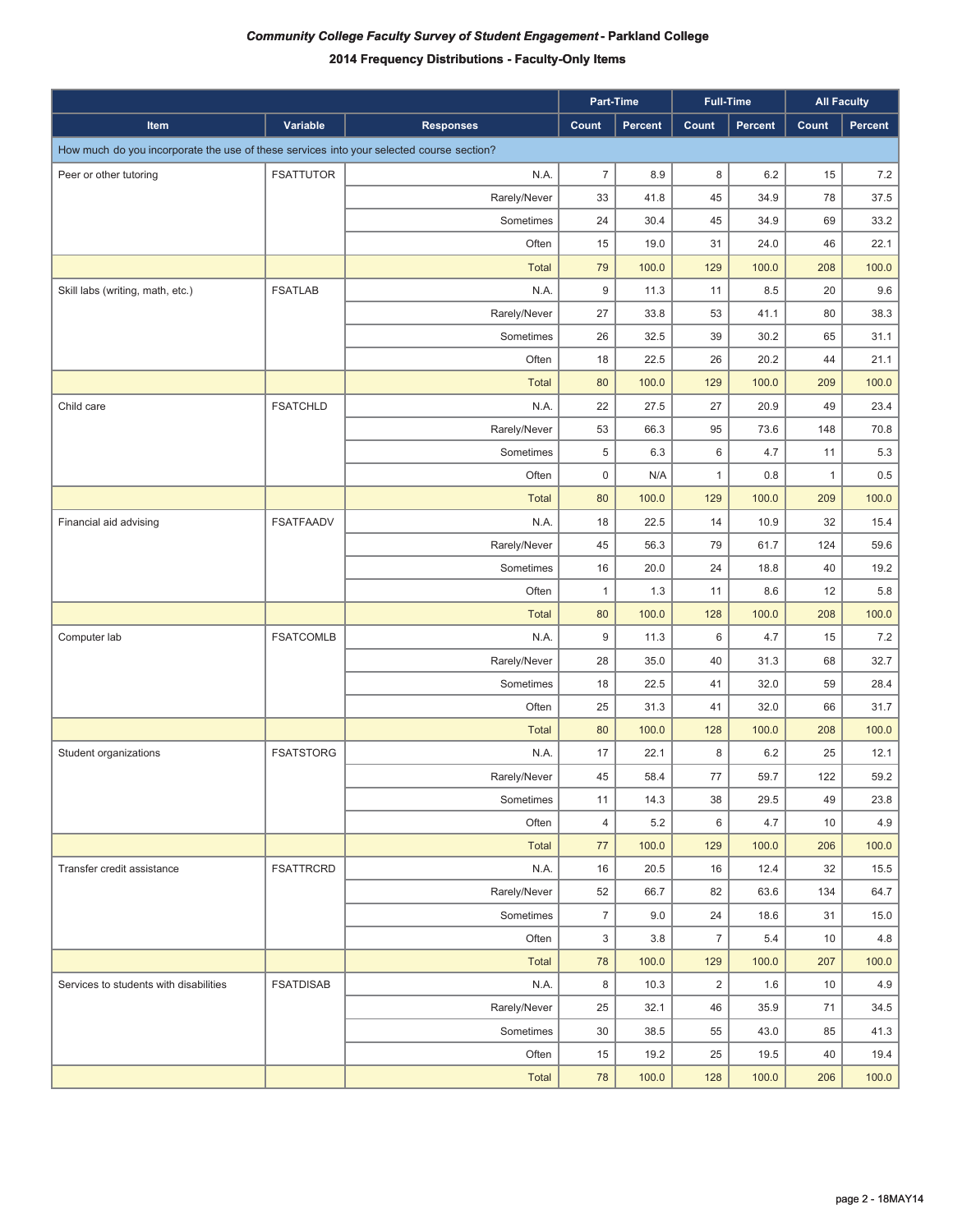|                                                                                        |                  |                  |                | Part-Time      |                | <b>Full-Time</b> | <b>All Faculty</b> |         |
|----------------------------------------------------------------------------------------|------------------|------------------|----------------|----------------|----------------|------------------|--------------------|---------|
| Item                                                                                   | Variable         | <b>Responses</b> | Count          | <b>Percent</b> | Count          | Percent          | Count              | Percent |
|                                                                                        |                  |                  |                |                |                |                  |                    |         |
| How likely is it that personal issues would                                            | <b>FPERSON</b>   | Not likely       | $\overline{2}$ | 2.5            | 1              | 0.8              | 3                  | 1.4     |
| cause students to withdraw from class or<br>from this college?                         |                  | Somewhat likely  | 19             | 23.8           | 17             | 13.3             | 36                 | 17.3    |
|                                                                                        |                  | Likely           | 42             | 52.5           | 50             | 39.1             | 92                 | 44.2    |
|                                                                                        |                  | Very likely      | 17             | 21.3           | 60             | 46.9             | 77                 | 37.0    |
|                                                                                        |                  | <b>Total</b>     | 80             | 100.0          | 128            | 100.0            | 208                | 100.0   |
| About how many hours do you spend in a typical 7-day week doing each of the following? |                  |                  |                |                |                |                  |                    |         |
| Teaching students in class                                                             | <b>FTEACH</b>    | None             | 1              | 1.3            | $\mathsf 0$    | N/A              | $\mathbf{1}$       | 0.5     |
|                                                                                        |                  | 1 to $4$         | 24             | 30.0           | 12             | 9.4              | 36                 | 17.4    |
|                                                                                        |                  | 5 to 8           | 25             | 31.3           | 12             | 9.4              | 37                 | 17.9    |
|                                                                                        |                  | 9 to 12          | 27             | 33.8           | 27             | 21.3             | 54                 | 26.1    |
|                                                                                        |                  | 13 to 16         | $\overline{2}$ | 2.5            | 36             | 28.3             | 38                 | 18.4    |
|                                                                                        |                  | 17 to 20         | $\mathsf 0$    | N/A            | 34             | 26.8             | 34                 | 16.4    |
|                                                                                        |                  | 21 to 30         | 1              | 1.3            | 6              | 4.7              | $\overline{7}$     | 3.4     |
|                                                                                        |                  | $31 +$           | $\mathbf 0$    | N/A            | $\mathsf 0$    | N/A              | $\mathbf 0$        | N/A     |
|                                                                                        |                  | <b>Total</b>     | 80             | 100.0          | 127            | 100.0            | 207                | 100.0   |
| Grading papers                                                                         | <b>FGRADE</b>    | None             | $\overline{2}$ | 2.5            | 2              | 1.6              | $\overline{4}$     | 1.9     |
|                                                                                        |                  | 1 to $4$         | 44             | 55.0           | 28             | 22.2             | 72                 | 35.0    |
|                                                                                        |                  | 5 to 8           | 21             | 26.3           | 51             | 40.5             | 72                 | 35.0    |
|                                                                                        |                  | 9 to 12          | 11             | 13.8           | 23             | 18.3             | 34                 | 16.5    |
|                                                                                        |                  | 13 to 16         | $\mathbf{1}$   | 1.3            | 11             | 8.7              | 12                 | 5.8     |
|                                                                                        |                  | 17 to 20         | 1              | 1.3            | 8              | 6.3              | 9                  | 4.4     |
|                                                                                        |                  | 21 to 30         | $\mathsf 0$    | N/A            | $\overline{2}$ | 1.6              | 2                  | 1.0     |
|                                                                                        |                  | $31 +$           | 0              | N/A            | 1              | 0.8              | $\mathbf{1}$       | 0.5     |
|                                                                                        |                  | <b>Total</b>     | 80             | 100.0          | 126            | 100.0            | 206                | 100.0   |
| Giving other forms of written and oral                                                 | <b>FFEEDBACK</b> | None             | 4              | 5.1            | $\overline{4}$ | 3.2              | 8                  | 3.9     |
| feedback to students                                                                   |                  | $1$ to $4$       | 61             | 77.2           | 66             | 53.2             | 127                | 62.6    |
|                                                                                        |                  | 5 to 8           | 12             | 15.2           | 37             | 29.8             | 49                 | 24.1    |
|                                                                                        |                  | 9 to 12          | $\mathbf{1}$   | 1.3            | 8              | 6.5              | 9                  | 4.4     |
|                                                                                        |                  | 13 to 16         | 0              | N/A            | 5              | 4.0              | 5                  | 2.5     |
|                                                                                        |                  | 17 to 20         | 0              | N/A            | 3              | 2.4              | 3                  | 1.5     |
|                                                                                        |                  | 21 to 30         | $\mathbf{1}$   | 1.3            | $\mathbf{1}$   | 0.8              | $\overline{2}$     | 1.0     |
|                                                                                        |                  | $31+$            | 0              | N/A            | $\mathsf{O}$   | N/A              | $\mathbf 0$        | N/A     |
|                                                                                        |                  | Total            | 79             | 100.0          | 124            | 100.0            | 203                | 100.0   |
| Preparing for class                                                                    | <b>FPREP</b>     | None             | $\mathbf 0$    | N/A            | $\mathbf 0$    | N/A              | $\mathbf 0$        | N/A     |
|                                                                                        |                  | 1 to 4           | 35             | 43.8           | 30             | 23.8             | 65                 | 31.6    |
|                                                                                        |                  | $5\ {\rm to}\ 8$ | $37\,$         | 46.3           | 58             | 46.0             | 95                 | 46.1    |
|                                                                                        |                  | 9 to 12          | 5              | 6.3            | 22             | 17.5             | 27                 | 13.1    |
|                                                                                        |                  | 13 to 16         | $\mathbf{1}$   | 1.3            | 8              | 6.3              | 9                  | 4.4     |
|                                                                                        |                  | 17 to 20         | $\mathbf{1}$   | 1.3            | 5              | 4.0              | 6                  | 2.9     |
|                                                                                        |                  | 21 to 30         | 0              | N/A            | 3              | 2.4              | 3                  | 1.5     |
|                                                                                        |                  | $31+$            | $\mathbf{1}$   | 1.3            | 0              | N/A              | $\mathbf{1}$       | 0.5     |
|                                                                                        |                  | Total            | 80             | 100.0          | 126            | 100.0            | 206                | 100.0   |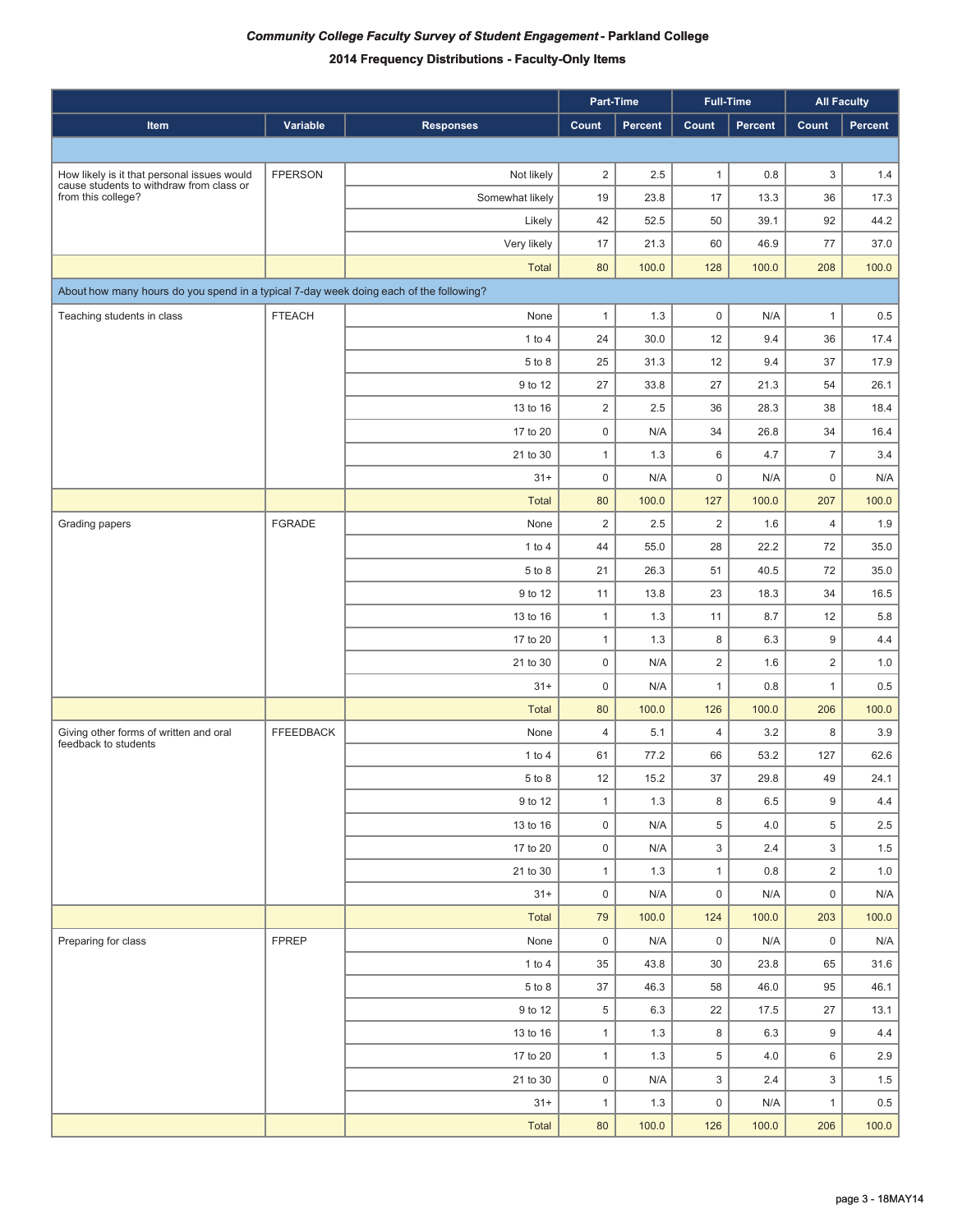|                                                                                        |                  |                  |                     | Part-Time      |                | <b>Full-Time</b> |                | <b>All Faculty</b> |
|----------------------------------------------------------------------------------------|------------------|------------------|---------------------|----------------|----------------|------------------|----------------|--------------------|
| Item                                                                                   | Variable         | <b>Responses</b> | Count               | <b>Percent</b> | Count          | Percent          | Count          | Percent            |
| About how many hours do you spend in a typical 7-day week doing each of the following? |                  |                  |                     |                |                |                  |                |                    |
| Reflecting and working on ways to improve                                              | <b>FREFLECT</b>  | None             | $\mathbf{1}$        | 1.3            | $\mathsf 0$    | N/A              | $\mathbf{1}$   | 0.5                |
| my teaching                                                                            |                  | 1 to 4           | 51                  | 64.6           | 80             | 65.0             | 131            | 64.9               |
|                                                                                        |                  | 5 to 8           | 22                  | 27.8           | 30             | 24.4             | 52             | 25.7               |
|                                                                                        |                  | 9 to 12          | $\overline{2}$      | 2.5            | 6              | 4.9              | 8              | 4.0                |
|                                                                                        |                  | 13 to 16         | $\mathbf{1}$        | 1.3            | $\overline{2}$ | 1.6              | 3              | 1.5                |
|                                                                                        |                  | 17 to 20         | $\mathsf 0$         | N/A            | $\overline{2}$ | 1.6              | 2              | 1.0                |
|                                                                                        |                  | 21 to 30         | $\mathbf{1}$        | 1.3            | 3              | 2.4              | $\overline{4}$ | 2.0                |
|                                                                                        |                  | $31+$            | $\mathbf{1}$        | 1.3            | $\mathbf 0$    | N/A              | $\mathbf{1}$   | 0.5                |
|                                                                                        |                  | <b>Total</b>     | 79                  | 100.0          | 123            | 100.0            | 202            | 100.0              |
| Research and scholarly activities                                                      | <b>FRESEARCH</b> | None             | 24                  | 30.0           | 37             | 29.4             | 61             | 29.6               |
|                                                                                        |                  | $1$ to $4$       | 38                  | 47.5           | 62             | 49.2             | 100            | 48.5               |
|                                                                                        |                  | 5 to 8           | $\overline{7}$      | 8.8            | 16             | 12.7             | 23             | 11.2               |
|                                                                                        |                  | 9 to 12          | 6                   | 7.5            | $\overline{4}$ | 3.2              | $10$           | 4.9                |
|                                                                                        |                  | 13 to 16         | $\overline{2}$      | $2.5\,$        | $\overline{4}$ | 3.2              | 6              | 2.9                |
|                                                                                        |                  | 17 to 20         | $\mathsf 0$         | N/A            | $\overline{2}$ | 1.6              | $\overline{2}$ | 1.0                |
|                                                                                        |                  | 21 to 30         | $\mathbf{1}$        | 1.3            | $\mathbf{1}$   | 0.8              | $\overline{2}$ | 1.0                |
|                                                                                        |                  | $31+$            | $\overline{2}$      | 2.5            | $\mathsf 0$    | N/A              | $\overline{2}$ | 1.0                |
|                                                                                        |                  | Total            | 80                  | 100.0          | 126            | 100.0            | 206            | 100.0              |
| Working with honors projects                                                           | <b>FWORKHON</b>  | None             | 70                  | 87.5           | 90             | 72.0             | 160            | 78.0               |
|                                                                                        |                  | $1$ to $4$       | 10                  | 12.5           | 28             | 22.4             | 38             | 18.5               |
|                                                                                        |                  | 5 to 8           | $\mathbf 0$         | N/A            | 5              | 4.0              | $\overline{5}$ | 2.4                |
|                                                                                        |                  | 9 to 12          | $\mathsf 0$         | N/A            | $\mathbf{1}$   | 0.8              | $\mathbf{1}$   | 0.5                |
|                                                                                        |                  | 13 to 16         | $\mathsf 0$         | N/A            | $\mathbf{1}$   | 0.8              | $\mathbf{1}$   | 0.5                |
|                                                                                        |                  | 17 to 20         | $\mathsf 0$         | N/A            | $\mathsf 0$    | N/A              | $\mathsf 0$    | N/A                |
|                                                                                        |                  | 21 to 30         | $\mathsf 0$         | N/A            | $\mathsf 0$    | N/A              | $\mathsf 0$    | N/A                |
|                                                                                        |                  | $31+$            | 0                   | N/A            | $\mathsf 0$    | N/A              | $\mathbf 0$    | N/A                |
|                                                                                        |                  | Total            | 80                  | 100.0          | 125            | 100.0            | 205            | 100.0              |
| Advising students                                                                      | FADVISE          | None             | 39                  | 48.8           | 27             | 21.6             | 66             | 32.2               |
|                                                                                        |                  | $1$ to $4$       | 37                  | 46.3           | 67             | 53.6             | 104            | 50.7               |
|                                                                                        |                  | 5 to 8           | 3                   | 3.8            | 23             | 18.4             | 26             | 12.7               |
|                                                                                        |                  | 9 to 12          | $\mathsf 0$         | N/A            | $\overline{4}$ | 3.2              | $\overline{4}$ | 2.0                |
|                                                                                        |                  | 13 to 16         | $\mathsf 0$         | N/A            | $\overline{4}$ | 3.2              | $\overline{4}$ | 2.0                |
|                                                                                        |                  | 17 to 20         | $\mathsf{O}\xspace$ | N/A            | $\mathsf 0$    | N/A              | $\mathsf 0$    | N/A                |
|                                                                                        |                  | 21 to 30         | $\mathsf{O}\xspace$ | N/A            | $\mathsf 0$    | N/A              | $\mathsf 0$    | N/A                |
|                                                                                        |                  | $31+$            | $\mathbf{1}$        | 1.3            | $\mathsf 0$    | N/A              | $\mathbf{1}$   | 0.5                |
|                                                                                        |                  | Total            | 80                  | 100.0          | 125            | 100.0            | 205            | 100.0              |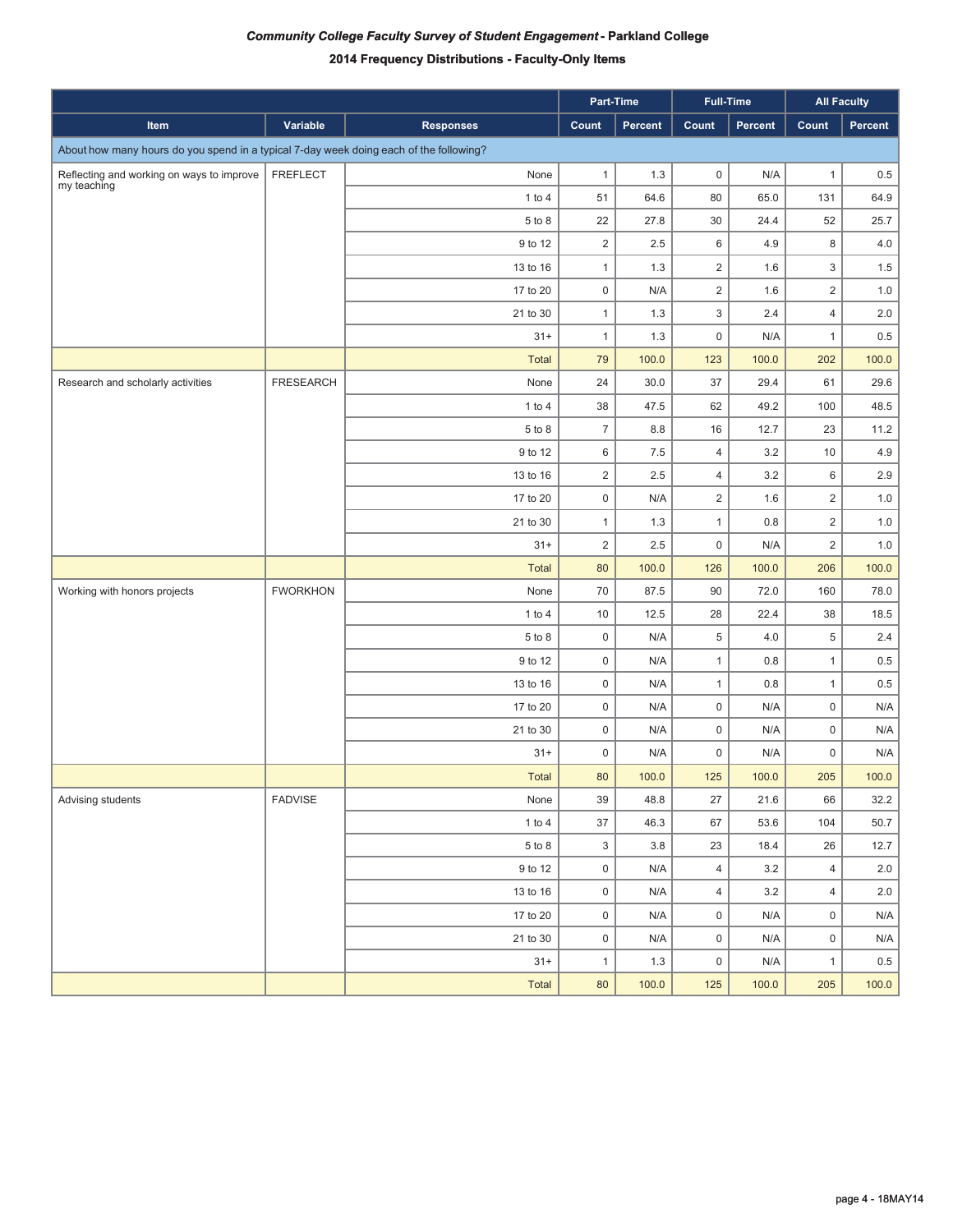|                                                                                        |                 |                  |                     | Part-Time |                     | <b>Full-Time</b> | <b>All Faculty</b> |         |
|----------------------------------------------------------------------------------------|-----------------|------------------|---------------------|-----------|---------------------|------------------|--------------------|---------|
| Item                                                                                   | Variable        | <b>Responses</b> | Count               | Percent   | Count               | <b>Percent</b>   | Count              | Percent |
| About how many hours do you spend in a typical 7-day week doing each of the following? |                 |                  |                     |           |                     |                  |                    |         |
| Supervising internships or other field                                                 | <b>FSUPERV</b>  | None             | 74                  | 92.5      | 82                  | 65.6             | 156                | 76.1    |
| experiences                                                                            |                 | 1 to 4           | $\overline{4}$      | 5.0       | 28                  | 22.4             | 32                 | 15.6    |
|                                                                                        |                 | 5 to 8           | $\mathbf{1}$        | 1.3       | 8                   | 6.4              | 9                  | 4.4     |
|                                                                                        |                 | 9 to 12          | $\mathbf{1}$        | 1.3       | 3                   | 2.4              | $\overline{4}$     | 2.0     |
|                                                                                        |                 | 13 to 16         | $\mathsf 0$         | N/A       | $\overline{2}$      | 1.6              | 2                  | 1.0     |
|                                                                                        |                 | 17 to 20         | $\mathsf 0$         | N/A       | $\mathbf{1}$        | 0.8              | $\mathbf{1}$       | 0.5     |
|                                                                                        |                 | 21 to 30         | $\mathsf 0$         | N/A       | $\mathbf{1}$        | 0.8              | $\mathbf{1}$       | 0.5     |
|                                                                                        |                 | $31+$            | $\mathsf 0$         | N/A       | $\mathsf 0$         | N/A              | $\mathsf 0$        | N/A     |
|                                                                                        |                 | <b>Total</b>     | 80                  | 100.0     | 125                 | 100.0            | 205                | 100.0   |
| Working with students on activities other<br>than course work (committees,             | <b>FWORKSTA</b> | None             | 65                  | 81.3      | 65                  | 51.6             | 130                | 63.1    |
| organizations, student life activities,<br>orientation, intramurals, etc.)             |                 | $1$ to $4$       | 14                  | 17.5      | 49                  | 38.9             | 63                 | 30.6    |
|                                                                                        |                 | 5 to 8           | $\mathbf{1}$        | 1.3       | $\,$ 5 $\,$         | 4.0              | 6                  | 2.9     |
|                                                                                        |                 | 9 to 12          | $\mathsf 0$         | N/A       | $\overline{4}$      | 3.2              | $\overline{4}$     | 1.9     |
|                                                                                        |                 | 13 to 16         | $\mathsf 0$         | N/A       | $\overline{2}$      | 1.6              | 2                  | 1.0     |
|                                                                                        |                 | 17 to 20         | $\mathsf 0$         | N/A       | $\mathbf{1}$        | 0.8              | $\mathbf{1}$       | 0.5     |
|                                                                                        |                 | 21 to 30         | $\mathsf 0$         | N/A       | $\mathsf 0$         | N/A              | $\mathsf 0$        | N/A     |
|                                                                                        |                 | $31+$            | $\mathsf 0$         | N/A       | $\mathsf 0$         | N/A              | $\mathsf 0$        | N/A     |
|                                                                                        |                 | <b>Total</b>     | 80                  | 100.0     | 126                 | 100.0            | 206                | 100.0   |
| Other interactions with students outside<br>the classroom                              | <b>FOUTCLAS</b> | None             | 33                  | 41.3      | 29                  | 23.0             | 62                 | 30.1    |
|                                                                                        |                 | $1$ to $4$       | 43                  | 53.8      | 76                  | 60.3             | 119                | 57.8    |
|                                                                                        |                 | 5 to 8           | 3                   | 3.8       | 13                  | 10.3             | 16                 | 7.8     |
|                                                                                        |                 | 9 to 12          | $\mathbf 0$         | N/A       | 5                   | 4.0              | $\overline{5}$     | 2.4     |
|                                                                                        |                 | 13 to 16         | $\mathbf 0$         | N/A       | $\overline{2}$      | 1.6              | $\overline{2}$     | 1.0     |
|                                                                                        |                 | 17 to 20         | $\mathsf 0$         | N/A       | $\mathsf 0$         | N/A              | $\mathsf 0$        | N/A     |
|                                                                                        |                 | 21 to 30         | $\mathbf 0$         | N/A       | $\mathbf{1}$        | 0.8              | $\mathbf{1}$       | 0.5     |
|                                                                                        |                 | $31+$            | $\mathbf{1}$        | 1.3       | $\mathbf 0$         | N/A              | $\mathbf{1}$       | 0.5     |
|                                                                                        |                 | <b>Total</b>     | 80                  | 100.0     | 126                 | 100.0            | 206                | 100.0   |
| Conducting service activities                                                          | FCONDUCT        | None             | 65                  | 81.3      | 77                  | 62.1             | 142                | 69.6    |
|                                                                                        |                 | 1 to 4           | 13                  | 16.3      | $37\,$              | 29.8             | 50                 | 24.5    |
|                                                                                        |                 | 5 to 8           | $\mathbf{1}$        | 1.3       | $\,$ 5 $\,$         | 4.0              | 6                  | 2.9     |
|                                                                                        |                 | 9 to 12          | $\mathsf{O}\xspace$ | N/A       | $\mathbf{1}$        | 0.8              | $\mathbf{1}$       | 0.5     |
|                                                                                        |                 | 13 to 16         | $\mathsf 0$         | N/A       | 3                   | 2.4              | 3                  | 1.5     |
|                                                                                        |                 | 17 to 20         | $\mathsf{O}\xspace$ | N/A       | $\mathbf{1}$        | 0.8              | $\mathbf{1}$       | $0.5\,$ |
|                                                                                        |                 | 21 to 30         | $\mathbf{1}$        | 1.3       | $\mathsf{O}\xspace$ | N/A              | $\mathbf{1}$       | 0.5     |
|                                                                                        |                 | $31+$            | $\mathsf{O}\xspace$ | N/A       | $\mathsf{O}\xspace$ | N/A              | $\mathsf 0$        | N/A     |
|                                                                                        |                 | Total            | $80\,$              | 100.0     | 124                 | 100.0            | 204                | 100.0   |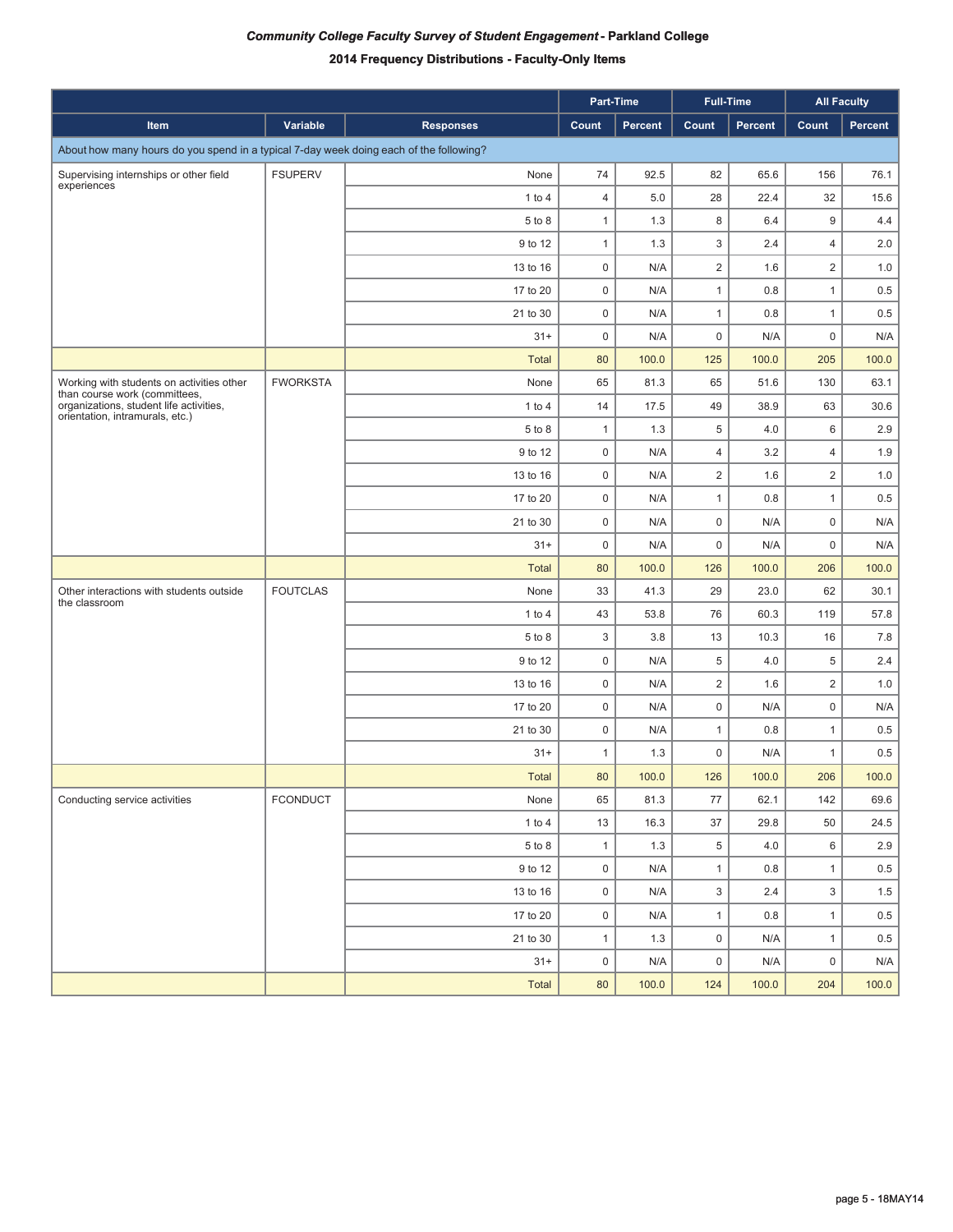|                                                                                                       |                 |                  |                     | Part-Time | <b>Full-Time</b>        |         |                           | <b>All Faculty</b> |
|-------------------------------------------------------------------------------------------------------|-----------------|------------------|---------------------|-----------|-------------------------|---------|---------------------------|--------------------|
| Item                                                                                                  | Variable        | <b>Responses</b> | Count               | Percent   | Count                   | Percent | Count                     | Percent            |
| About how many hours do you spend in a typical 7-day week doing each of the following?                |                 |                  |                     |           |                         |         |                           |                    |
| Coordination and/or administrative                                                                    | <b>FCOORD</b>   | None             | 63                  | 78.8      | 34                      | 27.0    | 97                        | 47.1               |
| activities                                                                                            |                 | 1 to 4           | 16                  | 20.0      | 46                      | 36.5    | 62                        | 30.1               |
|                                                                                                       |                 | 5 to 8           | $\mathbf{1}$        | 1.3       | 28                      | 22.2    | 29                        | 14.1               |
|                                                                                                       |                 | 9 to 12          | $\mathsf 0$         | N/A       | 8                       | 6.3     | 8                         | 3.9                |
|                                                                                                       |                 | 13 to 16         | 0                   | N/A       | 4                       | 3.2     | 4                         | 1.9                |
|                                                                                                       |                 | 17 to 20         | $\mathsf 0$         | N/A       | 1                       | 0.8     | $\mathbf{1}$              | 0.5                |
|                                                                                                       |                 | 21 to 30         | $\mathsf{O}\xspace$ | N/A       | 3                       | 2.4     | 3                         | 1.5                |
|                                                                                                       |                 | $31 +$           | $\mathsf 0$         | N/A       | $\overline{c}$          | 1.6     | $\overline{2}$            | 1.0                |
|                                                                                                       |                 | <b>Total</b>     | 80                  | 100.0     | 126                     | 100.0   | 206                       | 100.0              |
| Participating on college committees or task<br>forces                                                 | <b>FTASK</b>    | None             | 60                  | 75.0      | 15                      | 11.9    | 75                        | 36.4               |
|                                                                                                       |                 | 1 to 4           | 19                  | 23.8      | 88                      | 69.8    | 107                       | 51.9               |
|                                                                                                       |                 | 5 to 8           | $\mathbf{1}$        | 1.3       | 16                      | 12.7    | 17                        | 8.3                |
|                                                                                                       |                 | 9 to 12          | $\mathsf{O}\xspace$ | N/A       | $\overline{c}$          | 1.6     | $\overline{2}$            | 1.0                |
|                                                                                                       |                 | 13 to 16         | $\mathsf 0$         | N/A       | 3                       | 2.4     | 3                         | 1.5                |
|                                                                                                       |                 | 17 to 20         | $\mathsf 0$         | N/A       | $\overline{\mathbf{c}}$ | 1.6     | $\overline{2}$            | 1.0                |
|                                                                                                       |                 | 21 to 30         | $\mathsf 0$         | N/A       | $\mathsf{O}\xspace$     | N/A     | $\mathsf 0$               | N/A                |
|                                                                                                       |                 | $31 +$           | $\mathsf 0$         | N/A       | $\mathsf{O}\xspace$     | N/A     | $\mathsf 0$               | N/A                |
|                                                                                                       |                 | <b>Total</b>     | 80                  | 100.0     | 126                     | 100.0   | 206                       | 100.0              |
| Mentoring other faculty                                                                               | <b>FMENT</b>    | None             | 63                  | 78.8      | 54                      | 42.9    | 117                       | 56.8               |
|                                                                                                       |                 | 1 to $4$         | 17                  | 21.3      | 65                      | 51.6    | 82                        | 39.8               |
|                                                                                                       |                 | 5 to 8           | $\mathsf 0$         | N/A       | 5                       | 4.0     | 5                         | 2.4                |
|                                                                                                       |                 | 9 to 12          | 0                   | N/A       | 1                       | 0.8     | $\mathbf{1}$              | 0.5                |
|                                                                                                       |                 | 13 to 16         | $\mathsf{O}\xspace$ | N/A       | 0                       | N/A     | $\mathsf 0$               | N/A                |
|                                                                                                       |                 | 17 to 20         | $\mathsf{O}\xspace$ | N/A       | 1                       | 0.8     | $\mathbf{1}$              | 0.5                |
|                                                                                                       |                 | 21 to 30         | $\mathsf 0$         | N/A       | 0                       | N/A     | $\mathsf 0$               | N/A                |
|                                                                                                       |                 | $31 +$           | $\mathbf 0$         | N/A       | 0                       | N/A     | 0                         | N/A                |
|                                                                                                       |                 | <b>Total</b>     | 80                  | 100.0     | 126                     | 100.0   | 206                       | 100.0              |
| In your selected course section, on average, what percentage of class time is spent on the following? |                 |                  |                     |           |                         |         |                           |                    |
| Lecture                                                                                               | <b>FLECTURE</b> | $0\%$            | $\mathbf{1}$        | $1.3$     | $\overline{\mathbf{c}}$ | $1.6\,$ | $\ensuremath{\mathsf{3}}$ | $1.5\,$            |
|                                                                                                       |                 | 1 to 9%          | 19                  | 23.8      | $15\,$                  | 12.0    | 34                        | 16.6               |
|                                                                                                       |                 | 10 to 19%        | 14                  | 17.5      | 21                      | 16.8    | 35                        | 17.1               |
|                                                                                                       |                 | 20 to 29%        | 12                  | 15.0      | 21                      | 16.8    | 33                        | 16.1               |
|                                                                                                       |                 | 30 to 39%        | 6                   | 7.5       | 17                      | 13.6    | 23                        | 11.2               |
|                                                                                                       |                 | 40 to 49%        | $10$                | 12.5      | 19                      | 15.2    | 29                        | 14.1               |
|                                                                                                       |                 | 50 to 74%        | 12                  | 15.0      | 24                      | 19.2    | 36                        | 17.6               |
|                                                                                                       |                 | 75 to 100%       | 6                   | $7.5\,$   | 6                       | 4.8     | 12                        | 5.9                |
|                                                                                                       |                 | Total            | $80\,$              | 100.0     | 125                     | 100.0   | 205                       | 100.0              |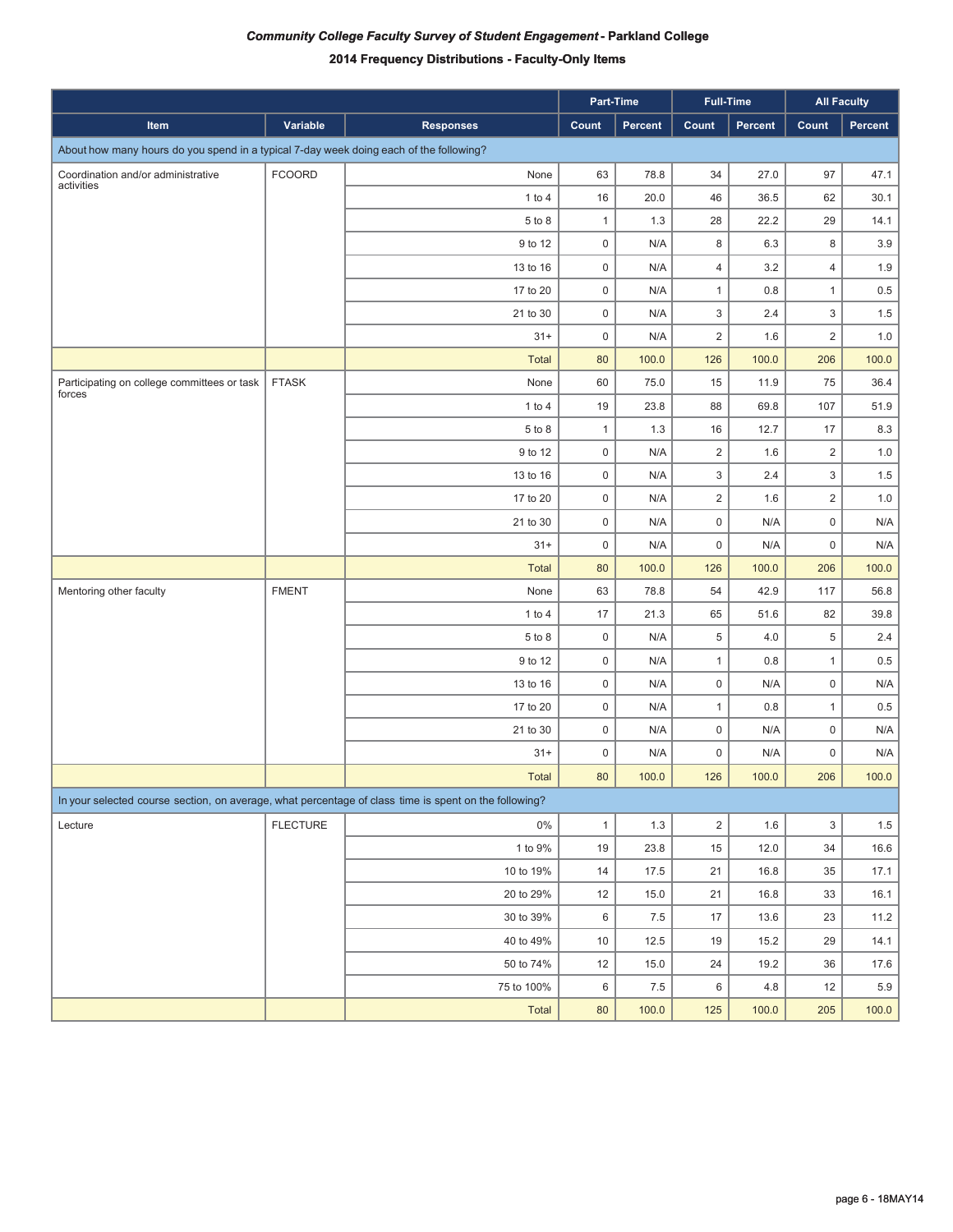|                                                                                                       |                  |                  |                         | Part-Time      |                | <b>Full-Time</b> | <b>All Faculty</b> |         |
|-------------------------------------------------------------------------------------------------------|------------------|------------------|-------------------------|----------------|----------------|------------------|--------------------|---------|
| Item                                                                                                  | Variable         | <b>Responses</b> | Count                   | <b>Percent</b> | Count          | Percent          | Count              | Percent |
| In your selected course section, on average, what percentage of class time is spent on the following? |                  |                  |                         |                |                |                  |                    |         |
| Teacher-led discussion                                                                                | <b>FTEACHDIS</b> | 0%               | 6                       | 7.6            | 6              | 4.9              | 12                 | 6.0     |
|                                                                                                       |                  | 1 to 9%          | 16                      | 20.3           | 26             | 21.3             | 42                 | 20.9    |
|                                                                                                       |                  | 10 to 19%        | 16                      | 20.3           | 36             | 29.5             | 52                 | 25.9    |
|                                                                                                       |                  | 20 to 29%        | 17                      | 21.5           | 22             | 18.0             | 39                 | 19.4    |
|                                                                                                       |                  | 30 to 39%        | 5                       | 6.3            | 14             | 11.5             | 19                 | 9.5     |
|                                                                                                       |                  | 40 to 49%        | 3                       | 3.8            | 10             | 8.2              | 13                 | 6.5     |
|                                                                                                       |                  | 50 to 74%        | 12                      | 15.2           | 8              | 6.6              | 20                 | 10.0    |
|                                                                                                       |                  | 75 to 100%       | $\overline{4}$          | 5.1            | $\mathsf 0$    | N/A              | $\overline{4}$     | 2.0     |
|                                                                                                       |                  | <b>Total</b>     | 79                      | 100.0          | 122            | 100.0            | 201                | 100.0   |
| Teacher-student shared responsibility<br>(seminar, discussion, etc.)                                  | <b>FTEACHSTU</b> | $0\%$            | 22                      | 29.3           | 28             | 23.7             | 50                 | 25.9    |
|                                                                                                       |                  | 1 to 9%          | 14                      | 18.7           | 37             | 31.4             | 51                 | 26.4    |
|                                                                                                       |                  | 10 to 19%        | 21                      | 28.0           | 28             | 23.7             | 49                 | 25.4    |
|                                                                                                       |                  | 20 to 29%        | $\overline{7}$          | 9.3            | 11             | 9.3              | 18                 | 9.3     |
|                                                                                                       |                  | 30 to 39%        | $\overline{2}$          | 2.7            | $\overline{4}$ | 3.4              | 6                  | 3.1     |
|                                                                                                       |                  | 40 to 49%        | $\overline{2}$          | 2.7            | 6              | 5.1              | 8                  | 4.1     |
|                                                                                                       |                  | 50 to 74%        | 6                       | 8.0            | $\overline{4}$ | 3.4              | 10                 | $5.2\,$ |
|                                                                                                       |                  | 75 to 100%       | $\mathbf{1}$            | 1.3            | $\mathsf 0$    | N/A              | $\mathbf{1}$       | 0.5     |
|                                                                                                       |                  | Total            | 75                      | 100.0          | 118            | 100.0            | 193                | 100.0   |
| Student computer use                                                                                  | <b>FSTUCOM</b>   | 0%               | 38                      | 49.4           | 53             | 42.4             | 91                 | 45.0    |
|                                                                                                       |                  | 1 to 9%          | 15                      | 19.5           | 34             | 27.2             | 49                 | 24.3    |
|                                                                                                       |                  | 10 to 19%        | 8                       | 10.4           | 11             | 8.8              | 19                 | 9.4     |
|                                                                                                       |                  | 20 to 29%        | 5                       | 6.5            | 8              | 6.4              | 13                 | 6.4     |
|                                                                                                       |                  | 30 to 39%        | $\mathbf{1}$            | 1.3            | $\overline{4}$ | 3.2              | 5                  | 2.5     |
|                                                                                                       |                  | 40 to 49%        | 3                       | 3.9            | $\overline{7}$ | 5.6              | 10                 | 5.0     |
|                                                                                                       |                  | 50 to 74%        | $\overline{4}$          | 5.2            | 6              | 4.8              | 10                 | 5.0     |
|                                                                                                       |                  | 75 to 100%       | 3                       | 3.9            | $\overline{2}$ | 1.6              | 5                  | 2.5     |
|                                                                                                       |                  | <b>Total</b>     | 77                      | 100.0          | 125            | 100.0            | 202                | 100.0   |
| Small group activities                                                                                | <b>FSMGROUP</b>  | $0\%$            | 17                      | 21.5           | 21             | 16.9             | 38                 | 18.7    |
|                                                                                                       |                  | 1 to 9%          | 26                      | 32.9           | 39             | 31.5             | 65                 | 32.0    |
|                                                                                                       |                  | 10 to 19%        | 14                      | 17.7           | 32             | 25.8             | 46                 | 22.7    |
|                                                                                                       |                  | 20 to 29%        | 16                      | 20.3           | 15             | 12.1             | 31                 | 15.3    |
|                                                                                                       |                  | 30 to 39%        | $\mathbf{1}$            | 1.3            | 6              | 4.8              | $\overline{7}$     | 3.4     |
|                                                                                                       |                  | 40 to 49%        | $\overline{2}$          | 2.5            | 8              | 6.5              | 10                 | 4.9     |
|                                                                                                       |                  | 50 to 74%        | $\overline{\mathbf{c}}$ | 2.5            | $\mathbf 2$    | 1.6              | $\overline{4}$     | 2.0     |
|                                                                                                       |                  | 75 to 100%       | $\mathbf{1}$            | 1.3            | $\mathbf{1}$   | $0.8\,$          | $\overline{2}$     | $1.0$   |
|                                                                                                       |                  | Total            | $\bf 79$                | 100.0          | 124            | 100.0            | 203                | 100.0   |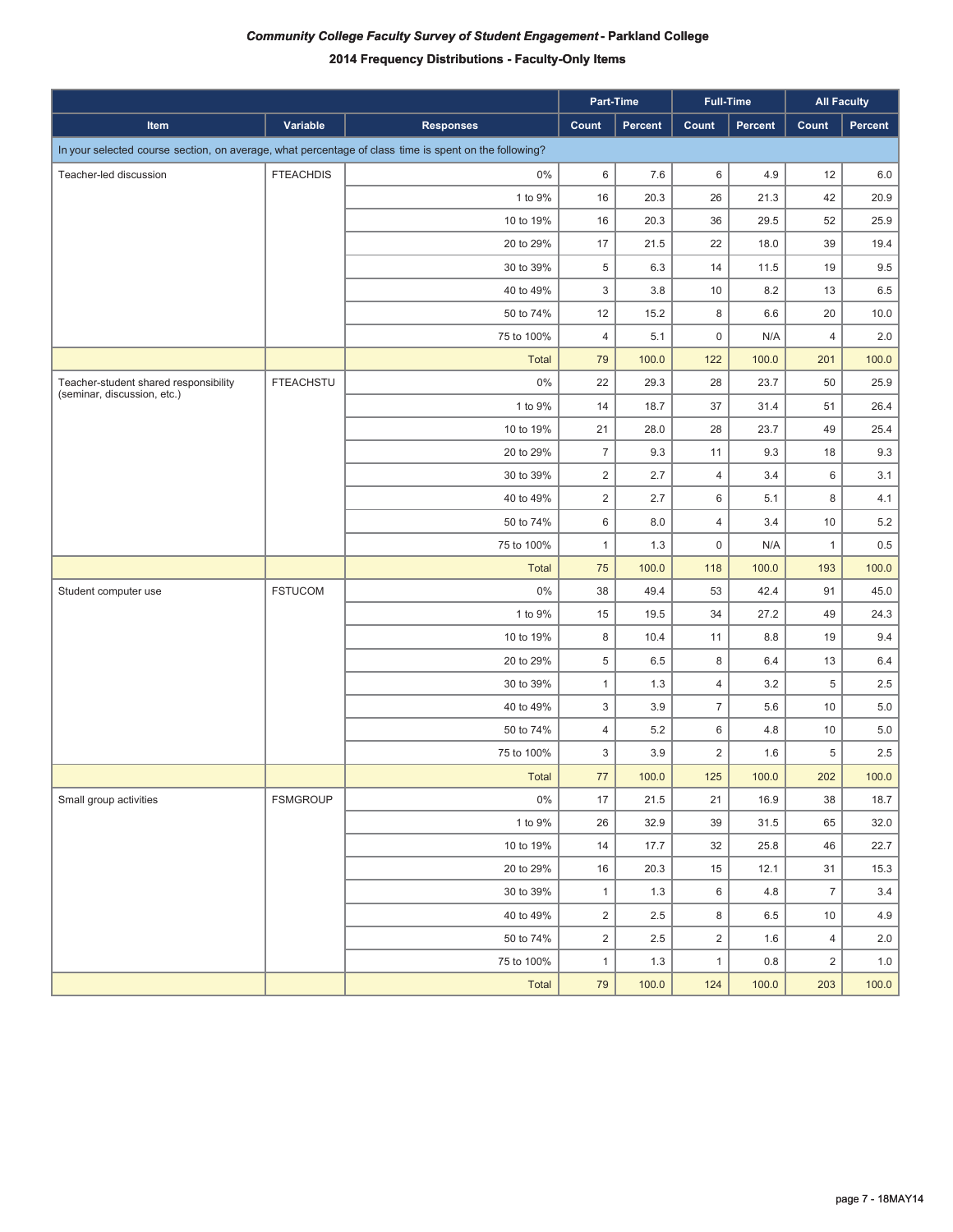|                                                                                                       |                  |                  | Part-Time           |         |                     | <b>Full-Time</b> | <b>All Faculty</b> |         |
|-------------------------------------------------------------------------------------------------------|------------------|------------------|---------------------|---------|---------------------|------------------|--------------------|---------|
| Item                                                                                                  | Variable         | <b>Responses</b> | Count               | Percent | Count               | Percent          | Count              | Percent |
| In your selected course section, on average, what percentage of class time is spent on the following? |                  |                  |                     |         |                     |                  |                    |         |
| Student presentations                                                                                 | <b>FSTUPRES</b>  | 0%               | 29                  | 37.7    | 56                  | 45.9             | 85                 | 42.7    |
|                                                                                                       |                  | 1 to 9%          | 37                  | 48.1    | 47                  | 38.5             | 84                 | 42.2    |
|                                                                                                       |                  | 10 to 19%        | 5                   | 6.5     | $\overline{7}$      | 5.7              | 12                 | $6.0\,$ |
|                                                                                                       |                  | 20 to 29%        | $\overline{4}$      | 5.2     | 6                   | 4.9              | 10                 | $5.0\,$ |
|                                                                                                       |                  | 30 to 39%        | $\mathbf{1}$        | 1.3     | $\overline{2}$      | 1.6              | 3                  | $1.5\,$ |
|                                                                                                       |                  | 40 to 49%        | $\mathbf 0$         | N/A     | $\overline{2}$      | 1.6              | $\overline{2}$     | $1.0$   |
|                                                                                                       |                  | 50 to 74%        | $\mathbf{1}$        | 1.3     | $\mathbf{1}$        | $0.8\,$          | $\overline{2}$     | $1.0\,$ |
|                                                                                                       |                  | 75 to 100%       | $\mathbf 0$         | N/A     | $\mathbf{1}$        | 0.8              | $\mathbf{1}$       | 0.5     |
|                                                                                                       |                  | Total            | 77                  | 100.0   | 122                 | 100.0            | 199                | 100.0   |
| In-class writing                                                                                      | <b>FCLASWRIT</b> | $0\%$            | 40                  | 50.6    | 65                  | 52.0             | 105                | 51.5    |
|                                                                                                       |                  | 1 to 9%          | 20                  | 25.3    | 40                  | 32.0             | 60                 | 29.4    |
|                                                                                                       |                  | 10 to 19%        | $\overline{7}$      | 8.9     | 11                  | 8.8              | 18                 | 8.8     |
|                                                                                                       |                  | 20 to 29%        | $\mathfrak{S}$      | 3.8     | $\overline{4}$      | 3.2              | $\overline{7}$     | 3.4     |
|                                                                                                       |                  | 30 to 39%        | 6                   | 7.6     | $\overline{2}$      | 1.6              | 8                  | 3.9     |
|                                                                                                       |                  | 40 to 49%        | $\overline{2}$      | 2.5     | $\overline{2}$      | 1.6              | $\overline{4}$     | 2.0     |
|                                                                                                       |                  | 50 to 74%        | $\mathsf 0$         | N/A     | $\mathsf{O}\xspace$ | N/A              | $\mathsf 0$        | N/A     |
|                                                                                                       |                  | 75 to 100%       | $\mathbf{1}$        | 1.3     | $\mathbf{1}$        | 0.8              | $\overline{2}$     | 1.0     |
|                                                                                                       |                  | Total            | 79                  | 100.0   | 125                 | 100.0            | 204                | 100.0   |
| Testing and evaluation                                                                                | <b>FTESTEVAL</b> | $0\%$            | 6                   | 7.6     | 17                  | 13.7             | 23                 | 11.3    |
|                                                                                                       |                  | 1 to 9%          | 40                  | 50.6    | 62                  | 50.0             | 102                | 50.2    |
|                                                                                                       |                  | 10 to 19%        | 22                  | 27.8    | 26                  | 21.0             | 48                 | 23.6    |
|                                                                                                       |                  | 20 to 29%        | 5                   | 6.3     | 8                   | 6.5              | 13                 | 6.4     |
|                                                                                                       |                  | 30 to 39%        | $\mathbf{1}$        | 1.3     | $\overline{7}$      | 5.6              | 8                  | 3.9     |
|                                                                                                       |                  | 40 to 49%        | $\overline{2}$      | 2.5     | $\overline{c}$      | 1.6              | $\overline{4}$     | 2.0     |
|                                                                                                       |                  | 50 to 74%        | $\overline{2}$      | 2.5     | $\overline{2}$      | 1.6              | $\overline{4}$     | 2.0     |
|                                                                                                       |                  | 75 to 100%       | $\mathbf{1}$        | 1.3     | $\mathsf 0$         | N/A              | $\mathbf{1}$       | 0.5     |
|                                                                                                       |                  | Total            | 79                  | 100.0   | 124                 | 100.0            | 203                | 100.0   |
| Performances in applied and fine arts<br>(dance, drama, music)                                        | FPERART          | 0%               | 73                  | 92.4    | 109                 | 91.6             | 182                | 91.9    |
|                                                                                                       |                  | 1 to 9%          | $\overline{2}$      | 2.5     | $\overline{4}$      | 3.4              | 6                  | 3.0     |
|                                                                                                       |                  | 10 to 19%        | $\mathbf 0$         | N/A     | $\mathbf{1}$        | 0.8              | $\mathbf{1}$       | 0.5     |
|                                                                                                       |                  | 20 to 29%        | $\mathbf{1}$        | 1.3     | $\mathbf 0$         | N/A              | $\mathbf{1}$       | 0.5     |
|                                                                                                       |                  | 30 to 39%        | $\mathbf{1}$        | 1.3     | $\mathbf{1}$        | 0.8              | $\overline{2}$     | 1.0     |
|                                                                                                       |                  | 40 to 49%        | $\mathbf 0$         | N/A     | $\mathbf 0$         | N/A              | $\mathsf 0$        | N/A     |
|                                                                                                       |                  | 50 to 74%        | $\mathsf{O}\xspace$ | N/A     | $\overline{4}$      | 3.4              | $\overline{4}$     | 2.0     |
|                                                                                                       |                  | 75 to 100%       | $\overline{2}$      | 2.5     | $\mathsf 0$         | N/A              | $\overline{2}$     | 1.0     |
|                                                                                                       |                  | Total            | 79                  | 100.0   | 119                 | 100.0            | 198                | 100.0   |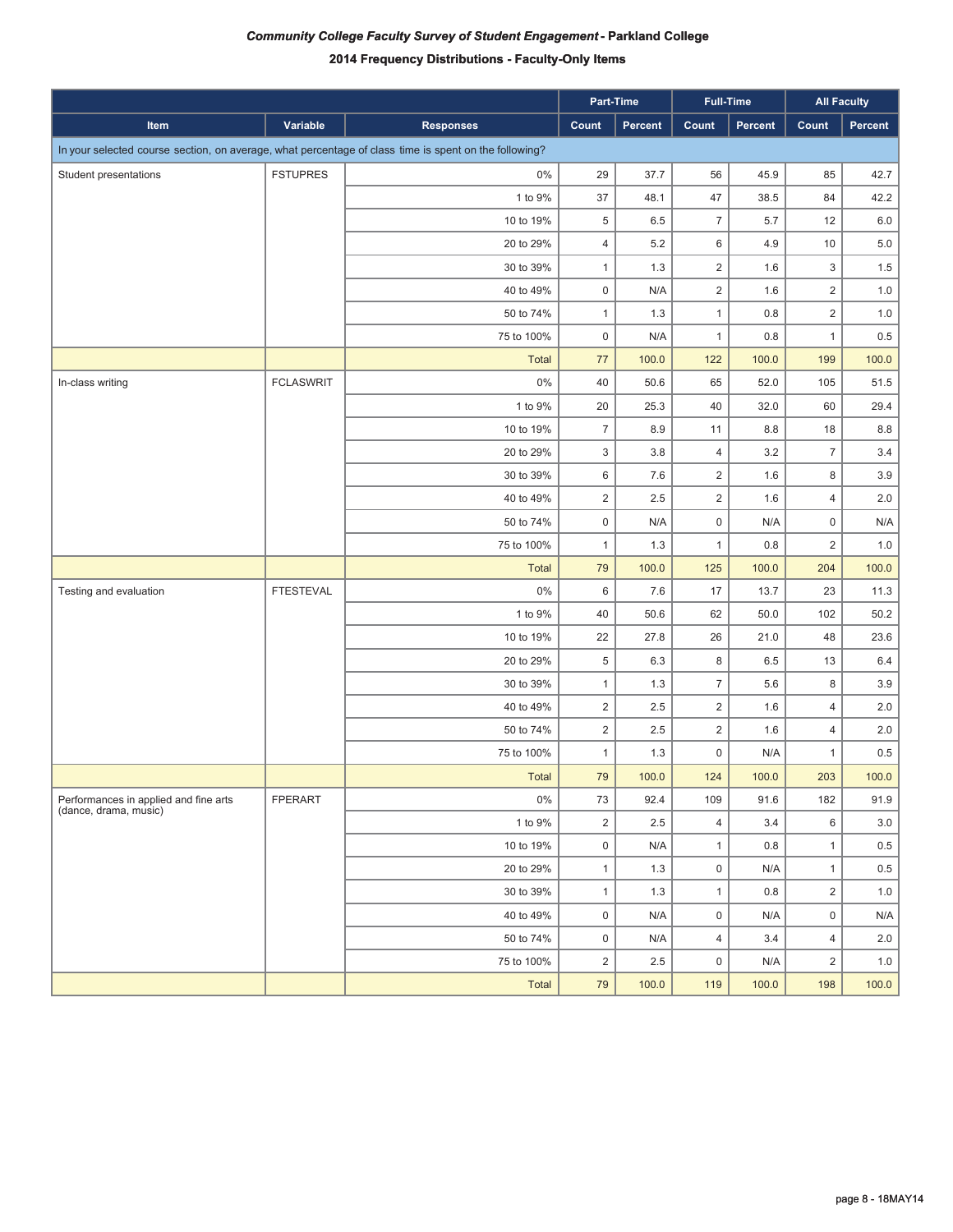|                                                                                                       |                  |                                                                                                                                 |                | Part-Time |                | <b>Full-Time</b> |                | <b>All Faculty</b> |  |  |  |
|-------------------------------------------------------------------------------------------------------|------------------|---------------------------------------------------------------------------------------------------------------------------------|----------------|-----------|----------------|------------------|----------------|--------------------|--|--|--|
| Item                                                                                                  | Variable         | <b>Responses</b>                                                                                                                | Count          | Percent   | Count          | Percent          | Count          | Percent            |  |  |  |
| In your selected course section, on average, what percentage of class time is spent on the following? |                  |                                                                                                                                 |                |           |                |                  |                |                    |  |  |  |
| Experiential (labs, field work, art exhibits,                                                         | <b>FEXPERI</b>   | 0%                                                                                                                              | 56             | 70.9      | 73             | 59.3             | 129            | 63.9               |  |  |  |
| clinical placements, internships)                                                                     |                  | 1 to 9%                                                                                                                         | $\overline{7}$ | 8.9       | 10             | 8.1              | 17             | 8.4                |  |  |  |
|                                                                                                       |                  | 10 to 19%                                                                                                                       | 5              | 6.3       | 10             | 8.1              | 15             | 7.4                |  |  |  |
|                                                                                                       |                  | 20 to 29%                                                                                                                       | 4              | 5.1       | $\overline{7}$ | 5.7              | 11             | 5.4                |  |  |  |
|                                                                                                       |                  | 30 to 39%                                                                                                                       | 4              | 5.1       | $\overline{7}$ | 5.7              | 11             | 5.4                |  |  |  |
|                                                                                                       |                  | 40 to 49%                                                                                                                       | 0              | N/A       | $\overline{7}$ | 5.7              | $\overline{7}$ | 3.5                |  |  |  |
|                                                                                                       |                  | 50 to 74%                                                                                                                       | $\overline{2}$ | 2.5       | $\overline{7}$ | 5.7              | 9              | 4.5                |  |  |  |
|                                                                                                       |                  | 75 to 100%                                                                                                                      | $\mathbf{1}$   | 1.3       | $\overline{2}$ | 1.6              | 3              | 1.5                |  |  |  |
|                                                                                                       |                  | <b>Total</b>                                                                                                                    | 79             | 100.0     | 123            | 100.0            | 202            | 100.0              |  |  |  |
| Hands-on practice                                                                                     | <b>FHANDS</b>    | 0%                                                                                                                              | 20             | 25.3      | 30             | 24.8             | 50             | 25.0               |  |  |  |
|                                                                                                       |                  | 1 to 9%                                                                                                                         | 20             | 25.3      | 25             | 20.7             | 45             | 22.5               |  |  |  |
|                                                                                                       |                  | 10 to 19%                                                                                                                       | 12             | 15.2      | 20             | 16.5             | 32             | 16.0               |  |  |  |
|                                                                                                       |                  | 20 to 29%                                                                                                                       | $\overline{7}$ | 8.9       | 8              | 6.6              | 15             | 7.5                |  |  |  |
|                                                                                                       |                  | 30 to 39%                                                                                                                       | $\mathbf{1}$   | 1.3       | $\overline{7}$ | 5.8              | 8              | 4.0                |  |  |  |
|                                                                                                       |                  | 40 to 49%                                                                                                                       | 6              | 7.6       | 9              | 7.4              | 15             | 7.5                |  |  |  |
|                                                                                                       |                  | 50 to 74%                                                                                                                       | $\overline{7}$ | 8.9       | 17             | 14.0             | 24             | 12.0               |  |  |  |
|                                                                                                       |                  | 75 to 100%                                                                                                                      | 6              | 7.6       | 5              | 4.1              | 11             | 5.5                |  |  |  |
|                                                                                                       |                  | <b>Total</b>                                                                                                                    | 79             | 100.0     | 121            | 100.0            | 200            | 100.0              |  |  |  |
|                                                                                                       |                  |                                                                                                                                 |                |           |                |                  |                |                    |  |  |  |
| What is the total number of credit hours<br>you are scheduled to teach during the                     | <b>FSECTIONS</b> | 1 to 3 hours                                                                                                                    | $\overline{7}$ | 8.8       | $\overline{2}$ | 1.6              | 9              | 4.4                |  |  |  |
| current academic year (including summer<br>sessions) at this college?                                 |                  | 4 to 6 hours                                                                                                                    | 11             | 13.8      | $\mathbf{1}$   | 0.8              | 12             | 5.9                |  |  |  |
|                                                                                                       |                  | 7 to 9 hours                                                                                                                    | 14             | 17.5      | 6              | 4.8              | 20             | 9.8                |  |  |  |
|                                                                                                       |                  | 10 to 12 hours                                                                                                                  | 14             | 17.5      | 1              | 0.8              | 15             | 7.4                |  |  |  |
|                                                                                                       |                  | 13 to 15 hours                                                                                                                  | 5              | 6.3       | 8              | 6.5              | 13             | 6.4                |  |  |  |
|                                                                                                       |                  | 16 to 18 hours                                                                                                                  | $\overline{7}$ | 8.8       | 20             | 16.1             | 27             | 13.2               |  |  |  |
|                                                                                                       |                  | 19 to 21 hours                                                                                                                  | $\overline{2}$ | 2.5       | 14             | 11.3             | 16             | 7.8                |  |  |  |
|                                                                                                       |                  | 22 to 24 hours                                                                                                                  | 9              | 11.3      | $\overline{2}$ | 1.6              | 11             | 5.4                |  |  |  |
|                                                                                                       |                  | 25 to 27 hours                                                                                                                  | 6              | 7.5       | 6              | 4.8              | 12             | 5.9                |  |  |  |
|                                                                                                       |                  | 28 to 30 hours                                                                                                                  | 3              | 3.8       | 11             | 8.9              | 14             | 6.9                |  |  |  |
|                                                                                                       |                  | More than 30 hours                                                                                                              | $\overline{2}$ | 2.5       | 53             | 42.7             | 55             | 27.0               |  |  |  |
|                                                                                                       |                  | <b>Total</b>                                                                                                                    | 80             | 100.0     | 124            | 100.0            | 204            | 100.0              |  |  |  |
|                                                                                                       |                  | During the current academic year, which of the following are part of your teaching role at this college? (Mark all that apply.) |                |           |                |                  |                |                    |  |  |  |
| Team teaching                                                                                         | <b>FTEAMTEC</b>  | No response                                                                                                                     | 84             | 92.3      | 110            | 82.7             | 194            | 86.6               |  |  |  |
|                                                                                                       |                  | Response                                                                                                                        | $\overline{7}$ | 7.7       | 23             | 17.3             | 30             | 13.4               |  |  |  |
|                                                                                                       |                  | <b>Total</b>                                                                                                                    | 91             | 100.0     | 133            | 100.0            | 224            | 100.0              |  |  |  |
| Linked courses                                                                                        | <b>FLINKED</b>   | No response                                                                                                                     | 83             | 91.2      | 119            | 89.5             | 202            | 90.2               |  |  |  |
|                                                                                                       |                  | Response                                                                                                                        | 8              | 8.8       | 14             | 10.5             | 22             | 9.8                |  |  |  |
|                                                                                                       |                  | <b>Total</b>                                                                                                                    | 91             | 100.0     | 133            | 100.0            | 224            | 100.0              |  |  |  |
| Learning community                                                                                    | <b>FLEARNCMM</b> | No response                                                                                                                     | 89             | 97.8      | 119            | 89.5             | 208            | 92.9               |  |  |  |
|                                                                                                       |                  | Response                                                                                                                        | $\overline{2}$ | 2.2       | 14             | 10.5             | 16             | 7.1                |  |  |  |
|                                                                                                       |                  | Total                                                                                                                           | 91             | 100.0     | 133            | 100.0            | 224            | 100.0              |  |  |  |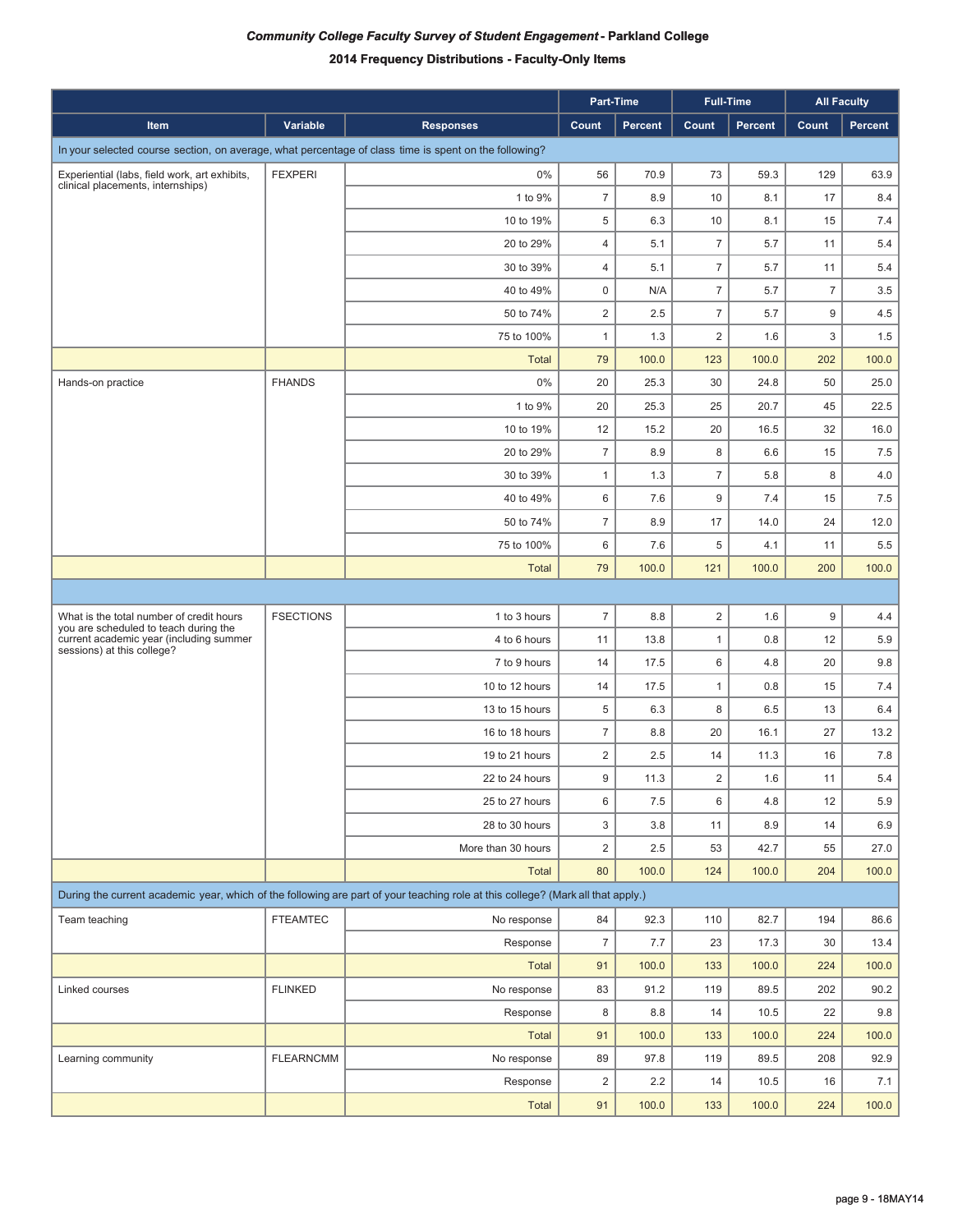|                                                                                     |                  |                                                                                                                                 |                | Part-Time      |                | <b>Full-Time</b> |                | <b>All Faculty</b> |
|-------------------------------------------------------------------------------------|------------------|---------------------------------------------------------------------------------------------------------------------------------|----------------|----------------|----------------|------------------|----------------|--------------------|
| Item                                                                                | Variable         | <b>Responses</b>                                                                                                                | Count          | <b>Percent</b> | Count          | <b>Percent</b>   | Count          | Percent            |
|                                                                                     |                  | During the current academic year, which of the following are part of your teaching role at this college? (Mark all that apply.) |                |                |                |                  |                |                    |
| Capstone course (culminating a program                                              | <b>FCAPSTONE</b> | No response                                                                                                                     | 90             | 98.9           | 113            | 85.0             | 203            | 90.6               |
| or integrating a series of courses)                                                 |                  | Response                                                                                                                        | $\mathbf{1}$   | 1.1            | 20             | 15.0             | 21             | 9.4                |
|                                                                                     |                  | <b>Total</b>                                                                                                                    | 91             | 100.0          | 133            | 100.0            | 224            | 100.0              |
| Academic advising                                                                   | <b>FACAADV</b>   | No response                                                                                                                     | 88             | 96.7           | 74             | 55.6             | 162            | 72.3               |
|                                                                                     |                  | Response                                                                                                                        | 3              | 3.3            | 59             | 44.4             | 62             | 27.7               |
|                                                                                     |                  | <b>Total</b>                                                                                                                    | 91             | 100.0          | 133            | 100.0            | 224            | 100.0              |
| Clinical or other field supervision of                                              | <b>FCLINIC</b>   | No response                                                                                                                     | 82             | 90.1           | 98             | 73.7             | 180            | 80.4               |
| student work                                                                        |                  | Response                                                                                                                        | 9              | 9.9            | 35             | 26.3             | 44             | 19.6               |
|                                                                                     |                  | <b>Total</b>                                                                                                                    | 91             | 100.0          | 133            | 100.0            | 224            | 100.0              |
| Distance learning course                                                            | <b>FDISTANC</b>  | No response                                                                                                                     | 75             | 82.4           | 75             | 56.4             | 150            | 67.0               |
|                                                                                     |                  | Response                                                                                                                        | 16             | 17.6           | 58             | 43.6             | 74             | 33.0               |
|                                                                                     |                  | <b>Total</b>                                                                                                                    | 91             | 100.0          | 133            | 100.0            | 224            | 100.0              |
| Service learning (community service)                                                | <b>FSERVIC</b>   | No response                                                                                                                     | 90             | 98.9           | 117            | 88.0             | 207            | 92.4               |
| incorporated into course(s)                                                         |                  | Response                                                                                                                        | 1              | 1.1            | 16             | 12.0             | 17             | 7.6                |
|                                                                                     |                  | <b>Total</b>                                                                                                                    | 91             | 100.0          | 133            | 100.0            | 224            | 100.0              |
| Independent study                                                                   | <b>FINDSTUDY</b> | No response                                                                                                                     | 87             | 95.6           | 124            | 93.2             | 211            | 94.2               |
|                                                                                     |                  | Response                                                                                                                        | 4              | 4.4            | 9              | 6.8              | 13             | 5.8                |
|                                                                                     |                  | <b>Total</b>                                                                                                                    | 91             | 100.0          | 133            | 100.0            | 224            | 100.0              |
|                                                                                     |                  |                                                                                                                                 |                |                |                |                  |                |                    |
| Which of the following best describes your                                          | <b>FACADRANK</b> | Other                                                                                                                           | $\overline{2}$ | 2.5            | $\overline{c}$ | 1.6              | $\overline{4}$ | 2.0                |
| academic rank, title, or current position?                                          |                  | Lecturer                                                                                                                        | $\mathbf{1}$   | 1.3            | $\pmb{0}$      | N/A              | 1              | 0.5                |
|                                                                                     |                  | Instructor                                                                                                                      | 70             | 88.6           | 20             | 16.1             | 90             | 44.3               |
|                                                                                     |                  | <b>Assistant Professor</b>                                                                                                      | $\mathbf 0$    | N/A            | 5              | 4.0              | 5              | 2.5                |
|                                                                                     |                  | Associate Professor                                                                                                             | $\mathbf{1}$   | 1.3            | 54             | 43.5             | 55             | 27.1               |
|                                                                                     |                  | Professor                                                                                                                       | 5              | 6.3            | 43             | 34.7             | 48             | 23.6               |
|                                                                                     |                  | <b>Total</b>                                                                                                                    | 79             | 100.0          | 124            | 100.0            | 203            | 100.0              |
|                                                                                     |                  |                                                                                                                                 |                |                |                |                  |                |                    |
| What is your current tenure status?                                                 | <b>FTENURE</b>   | No tenure system at this institution                                                                                            | $\overline{7}$ | 9.0            | $\pmb{0}$      | N/A              | $\overline{7}$ | 3.5                |
|                                                                                     |                  | Not on tenure track, although this<br>institution has a tenure system                                                           | 69             | 88.5           | 3              | 2.4              | 72             | 35.8               |
|                                                                                     |                  | On tenure track, but not tenured                                                                                                | 0              | N/A            | 11             | 8.9              | 11             | 5.5                |
|                                                                                     |                  | Tenured                                                                                                                         | $\overline{2}$ | 2.6            | 109            | 88.6             | 111            | 55.2               |
|                                                                                     |                  | <b>Total</b>                                                                                                                    | 78             | 100.0          | 123            | 100.0            | 201            | 100.0              |
|                                                                                     |                  |                                                                                                                                 |                |                |                |                  |                |                    |
| How many years of teaching experience                                               | <b>FYEARS</b>    | 40 years or more                                                                                                                | $\overline{2}$ | 2.5            | $\mathbf{1}$   | 0.8              | 3              | 1.5                |
| do you have in any college/university, not<br>including graduate teaching assistant |                  | 30 to 39 years                                                                                                                  | 5              | 6.3            | 13             | 10.5             | 18             | 8.9                |
| positions?                                                                          |                  | 20 to 29 years                                                                                                                  | 9              | 11.4           | 30             | 24.2             | 39             | 19.2               |
|                                                                                     |                  | 10 to 19 years                                                                                                                  | 19             | 24.1           | 54             | 43.5             | 73             | 36.0               |
|                                                                                     |                  | 5 to 9 years                                                                                                                    | 18             | 22.8           | 17             | 13.7             | 35             | 17.2               |
|                                                                                     |                  | 1 to 4 years                                                                                                                    | 20             | 25.3           | 8              | 6.5              | 28             | 13.8               |
|                                                                                     |                  | First-year teacher                                                                                                              | 6              | 7.6            | 1              | 0.8              | $\overline{7}$ | 3.4                |
|                                                                                     |                  | <b>Total</b>                                                                                                                    | 79             | 100.0          | 124            | 100.0            | 203            | 100.0              |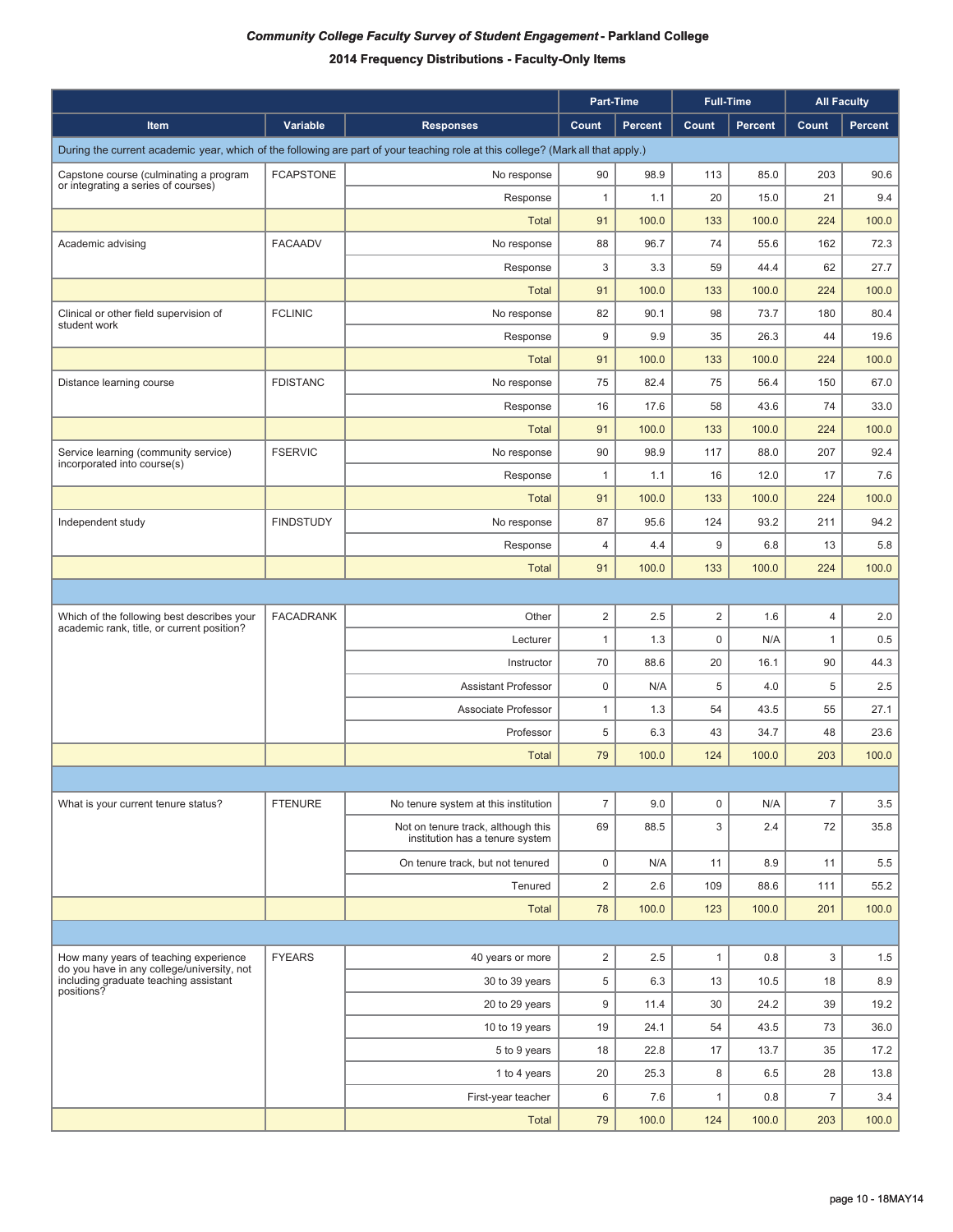|                                                 |                  |                                                                 | Part-Time      |                |                         | <b>Full-Time</b> |                         | <b>All Faculty</b> |
|-------------------------------------------------|------------------|-----------------------------------------------------------------|----------------|----------------|-------------------------|------------------|-------------------------|--------------------|
| <b>Item</b>                                     | Variable         | <b>Responses</b>                                                | Count          | <b>Percent</b> | Count                   | Percent          | Count                   | Percent            |
|                                                 |                  |                                                                 |                |                |                         |                  |                         |                    |
| What is the highest degree you have             | <b>FDEGREE</b>   | Other                                                           | $\overline{2}$ | 2.5            | $\overline{2}$          | 1.6              | 4                       | 2.0                |
| earned?                                         |                  | Associate degree                                                | $\overline{4}$ | 5.1            | 5                       | 4.0              | 9                       | 4.4                |
|                                                 |                  | Bachelor's degree                                               | $9\,$          | 11.4           | 8                       | 6.5              | 17                      | 8.4                |
|                                                 |                  | Master's degree                                                 | 57             | 72.2           | 80                      | 64.5             | 137                     | 67.5               |
|                                                 |                  | Doctoral degree (e.g., Ph.D., Ed.D.)                            | $\overline{7}$ | 8.9            | 27                      | 21.8             | 34                      | 16.7               |
|                                                 |                  | First professional degree (e.g., M.D.,<br>D.D.S., J.D., D.V.M.) | $\pmb{0}$      | N/A            | $\overline{c}$          | 1.6              | $\overline{\mathbf{c}}$ | 1.0                |
|                                                 |                  | <b>Total</b>                                                    | 79             | 100.0          | 124                     | 100.0            | 203                     | 100.0              |
|                                                 |                  |                                                                 |                |                |                         |                  |                         |                    |
| What is your age group?                         | <b>FACAGE</b>    | 22 to 24                                                        | $\mathbf 0$    | N/A            | $\pmb{0}$               | N/A              | $\mathsf 0$             | N/A                |
|                                                 |                  | 25 to 29                                                        | 3              | 3.8            | $\overline{2}$          | 1.6              | 5                       | 2.5                |
|                                                 |                  | 30 to 39                                                        | 19             | 24.1           | 19                      | 15.4             | 38                      | 18.8               |
|                                                 |                  | 40 to 49                                                        | 13             | 16.5           | 36                      | 29.3             | 49                      | 24.3               |
|                                                 |                  | 50 to 64                                                        | 32             | 40.5           | 63                      | 51.2             | 95                      | 47.0               |
|                                                 |                  | 65 or more                                                      | 12             | 15.2           | 3                       | 2.4              | 15                      | 7.4                |
|                                                 |                  | <b>Total</b>                                                    | 79             | 100.0          | 123                     | 100.0            | 202                     | 100.0              |
|                                                 |                  |                                                                 |                |                |                         |                  |                         |                    |
| What is your gender?                            | <b>FSEX</b>      | Male                                                            | 31             | 39.2           | 58                      | 47.2             | 89                      | 44.1               |
|                                                 |                  | Female                                                          | 48             | 60.8           | 65                      | 52.8             | 113                     | 55.9               |
|                                                 |                  | <b>Total</b>                                                    | 79             | 100.0          | 123                     | 100.0            | 202                     | 100.0              |
|                                                 |                  |                                                                 |                |                |                         |                  |                         |                    |
| What is your citizenship status?                | <b>FINTERNAT</b> | United States citizen, native                                   | 74             | 93.7           | 112                     | 91.1             | 186                     | 92.1               |
|                                                 |                  | United States citizen, naturalized                              | $\overline{4}$ | 5.1            | $\boldsymbol{9}$        | 7.3              | 13                      | 6.4                |
|                                                 |                  | Permanent resident of the United States                         | 1              | 1.3            | 1                       | 0.8              | $\overline{2}$          | 1.0                |
|                                                 |                  | Temporary resident of the United States                         | $\mathbf 0$    | N/A            | 1                       | 0.8              | $\mathbf{1}$            | 0.5                |
|                                                 |                  | <b>Total</b>                                                    | 79             | 100.0          | 123                     | 100.0            | 202                     | 100.0              |
|                                                 |                  |                                                                 |                |                |                         |                  |                         |                    |
| What is your racial or ethnic identification?   | <b>FRERACE</b>   | American Indian or other Native American                        | $\mathsf 0$    | N/A            | $\mathbf{1}$            | 0.8              | $\mathbf{1}$            | 0.5                |
|                                                 |                  | Asian, Asian American or Pacific Islander                       | 3              | 3.8            | $\overline{4}$          | 3.3              | $\overline{7}$          | 3.5                |
|                                                 |                  | Native Hawaiian                                                 | $\mathsf 0$    | N/A            | $\pmb{0}$               | N/A              | 0                       | N/A                |
|                                                 |                  | Black or African American, Non-Hispanic                         | $\mathbf{1}$   | 1.3            | $\overline{7}$          | 5.8              | 8                       | 4.0                |
|                                                 |                  | White, Non-Hispanic                                             | 70             | 89.7           | 102                     | 84.3             | 172                     | 86.4               |
|                                                 |                  | Hispanic, Latino, Spanish                                       | $\pmb{0}$      | N/A            | $\overline{4}$          | 3.3              | 4                       | 2.0                |
|                                                 |                  | Other                                                           | $\overline{4}$ | 5.1            | 3                       | 2.5              | $\boldsymbol{7}$        | $3.5\,$            |
|                                                 |                  | <b>Total</b>                                                    | 78             | 100.0          | 121                     | 100.0            | 199                     | 100.0              |
| Where are you employed outside of this college? |                  |                                                                 |                |                |                         |                  |                         |                    |
| Self-employed                                   | <b>FSELFEM</b>   | No response                                                     | 78             | 85.7           | 124                     | 93.2             | 202                     | 90.2               |
|                                                 |                  | Response                                                        | 13             | 14.3           | $\boldsymbol{9}$        | 6.8              | 22                      | 9.8                |
|                                                 |                  | <b>Total</b>                                                    | 91             | 100.0          | 133                     | 100.0            | 224                     | 100.0              |
| Other college(s) in teaching position           | <b>FOTCOLTP</b>  | No response                                                     | 81             | 89.0           | 131                     | 98.5             | 212                     | 94.6               |
|                                                 |                  | Response                                                        | 10             | 11.0           | $\overline{\mathbf{c}}$ | 1.5              | 12                      | 5.4                |
|                                                 |                  | <b>Total</b>                                                    | 91             | 100.0          | 133                     | 100.0            | 224                     | 100.0              |